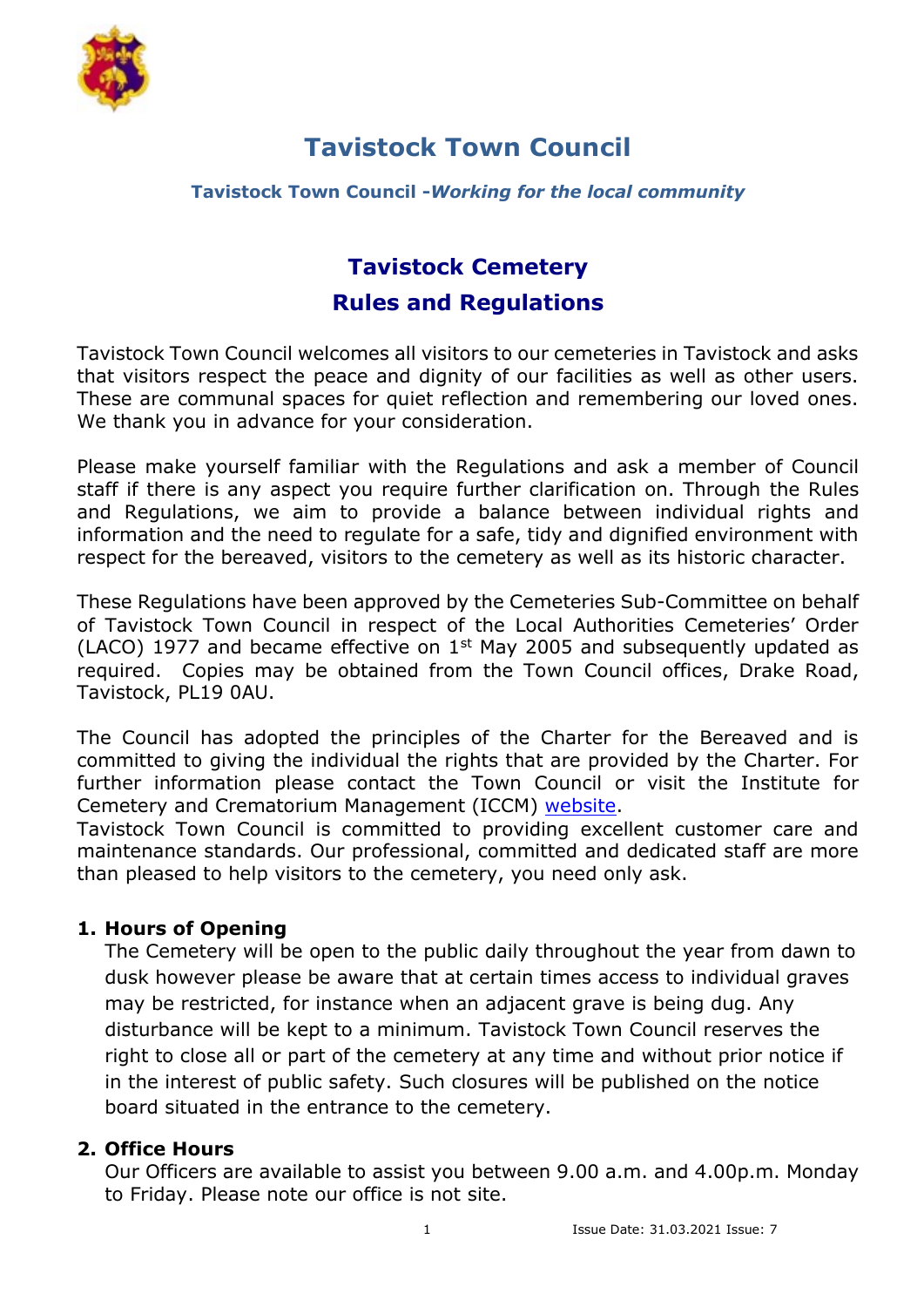

### **Tavistock Town Council -***Working for the local community*

Appointments can be made by calling 01822 616134 or alternatively via email to [cemeteryoffice@tavistock.gov.uk](mailto:cemeteryoffice@tavistock.gov.uk)

### **3. Hours of Interment**

a) Interments may only take place during the following times:

## **Monday to Friday 10am until 3pm**

- b) The time arranged for the interment commences at the graveside. If there is to be a service before the interment, sufficient time should be allowed for its duration and the journey to the Cemetery.
- c) Only under exceptional circumstances will interments take place on weekends and Public Holidays. If an immediate interment is necessary, the certificate of a coroner or registered medical practitioner will be required with the additional appropriate fee.

#### **4. Notice of Interment**

- a) A provisional telephone or email booking followed by a written Notice of Interment form, provided by the Town Council, must be submitted to the Town Council at least 4 working days prior to an interment (exclusive of weekends, Public Holidays and the day of interment itself), except when an immediate interment under exceptional circumstances is required. **All information provided must be clear and complete on the Notice of Interment form in order to avoid delays or errors on the day of interment.**
- b) The certificate of burial or cremation or the Coroner's Order for Burial and the appropriate fee must be submitted with the Notice of Interment form.

#### **5. Fees**

The list of burial charges is available from the Cemetery Office, the Town Council and on the [Town Council Website.](https://www.tavistock.gov.uk/council-services/cemetery) All fees and charges must be paid upon submitting the Notice of Internment. Fees are payable either via BACS or by cheque, made payable to Tavistock Town Council. Receipts for all payments will be given to the account holder.

#### **6. Grave Spaces**

a) The depth of every grave is controlled by the Town Council. No grave shall be deepened after the first interment. All coffins or other receptacles are interred in accordance with Part 1 Schedule 2 of the Local Authorities Cemetery Order (LACO), 1977.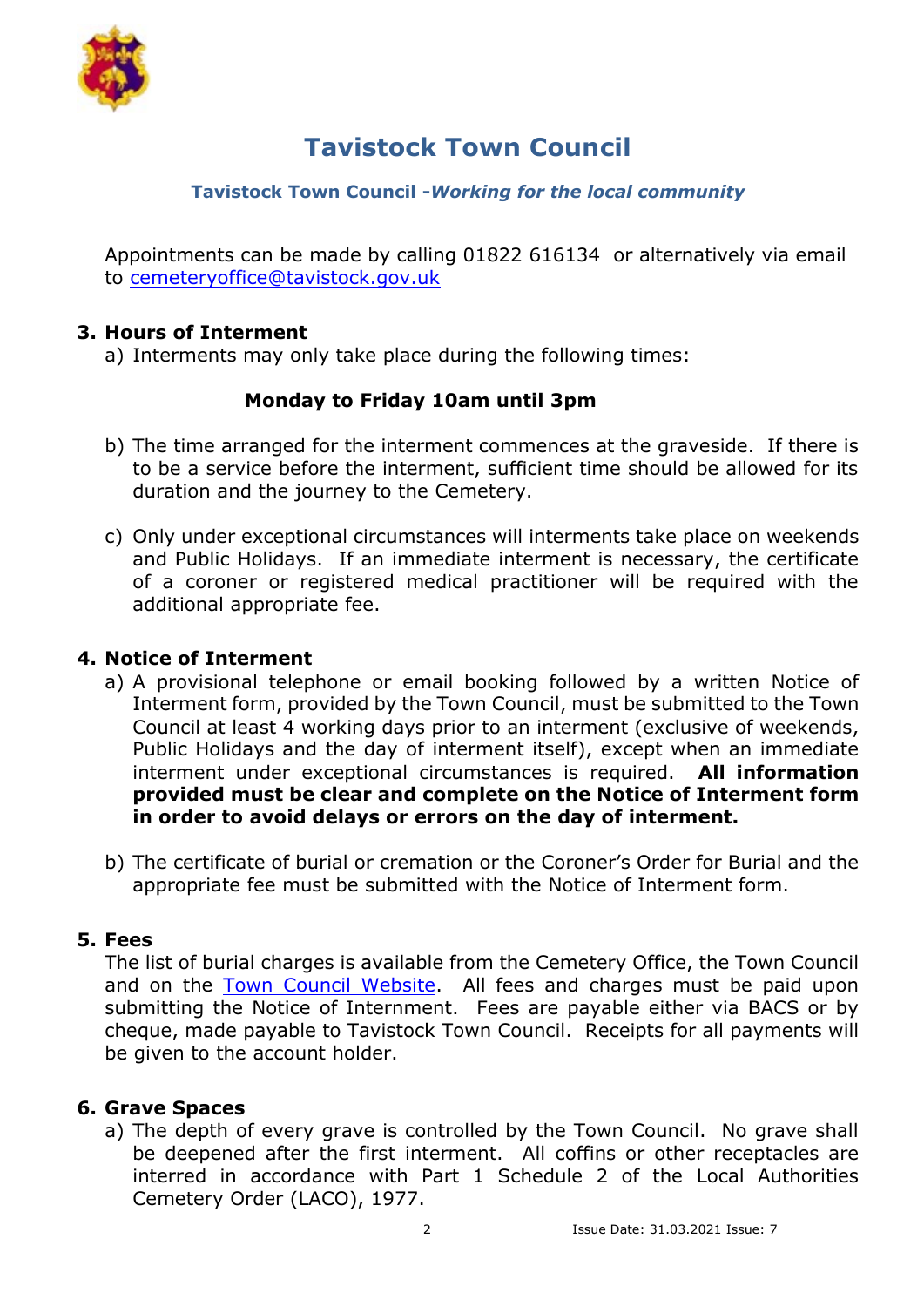

#### **Tavistock Town Council -***Working for the local community*

b) No grave shall be excavated until verified and marked by a member of Town Council staff. Contracted grave excavators organised by funeral directors shall adhere to the Town Council's Code of Safe Working Practice which is available from the Cemetery Office or via the Town Council's website. Funeral directors must notify the Town Council of all arranged grave excavating.

### **7. Grave Rights**

A Grant of Exclusive Right of Burial (EROB) may be purchased at any time. An Exclusive Right of Burial is currently granted for a period not exceeding 100 years from the date of purchase.

The Exclusive Right of Burial can be issued in the names of up to four people.

A deed for the EROB will be issued to the purchaser/s of the grave upon payment of the appropriate fee. The Town Council's records contain the details of the registered grave owners; however, it is important that the grave owners keep safe their Exclusive Right of Burial deed. Possession of the deed does not in its self signify ownership of the Exclusive Rights.

When an interment is not that of the deed holder, consent in writing from the deed holder(s) is required on the Notice of Internment form prior to the interment taking place.

Ownership of the Exclusive Right of Burial can be transferred either during the owner's lifetime or after their death.

Transfer of the Exclusive Right of Burial from the living owner(s) to another individual(s) is done so upon completion of an Assignment Form.

The Exclusive Right of Burial may be transferred on the death of the registered owner to the person or persons entitled to it. In order to establish grave ownership, the person or persons wishing to take up ownership must be able to produce a Grant of Probate or Letters of Administration. If these legal documents have not been applied or issued, then ownership may be transferred to the executor by Statutory Declaration.

A transferred Exclusive Right of Burial is only valid if it has been registered and acknowledged by the Town Council.

Where no Exclusive Right of Burial exists the Town Council has the right to reuse unpurchased graves, that have sufficient depth, for further interments.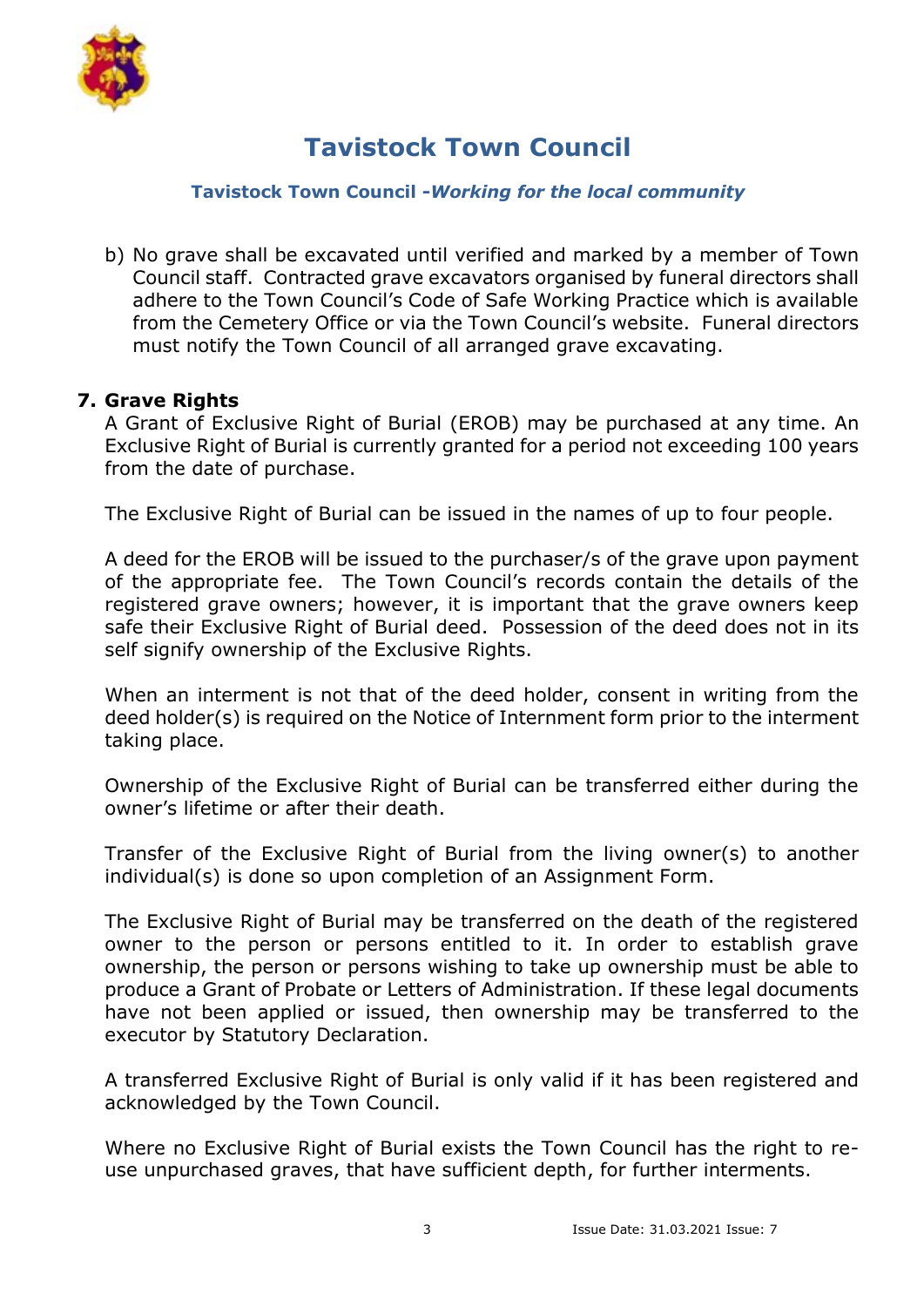

### **Tavistock Town Council -***Working for the local community*

### **8. Funerals**

The conduct of all funerals within the Cemetery is subject to the control of the Town Council.

Subject to special provisions for the Green Burial Area, coffins made from wood, wicker, cane, cardboard or biodegradable caskets, shrouds and urns are accepted unless otherwise stated by the Town Council. Non standard coffins may incur an additional fee

After the interment the grave will be backfilled to the level of adjoining ground and any floral tributes will be respectfully placed on the grave.

The Town Council reserves the right to place soil on the graves next to those which are being opened without any prior notice. The soil will be removed immediately after the interment and the grave will be left as it was previously. Any work completed will be done so in a respectful and sensitive manner.

### **9. Cremated Remains**

Scattering of ashes is not permitted in the Cemetery. Please do not scatter ashes or attempt to bury them yourself. Cremated remains left at a graveside or scattered without consent will be removed without notice.

## **10. Exhumation**

Once human remains or ashes have been interred, they can only be removed with the permission of the Town Council and a licence granted by the Secretary of State. Consecrated burial ground subject to the Church of England's jurisdiction requires consent from the Church of England (a faculty or the approval of a proposal under the Care of Cathedrals Measure 2011). Any disturbance of remains is deemed to be an exhumation.

#### **11. Memorials**

- a) No memorial of any description may be placed on unpurchased graves.
- b) Only the deed holder/s or someone with written permission from the deed holder/s (when acting on their behalf) may place a memorial on a grave.
- c) No memorial may be placed on a grave without the approval of the Town Council
- d) An Application for a Permit to Undertake Monumental Work will only be accepted from members of the Monumental Masons Registration Scheme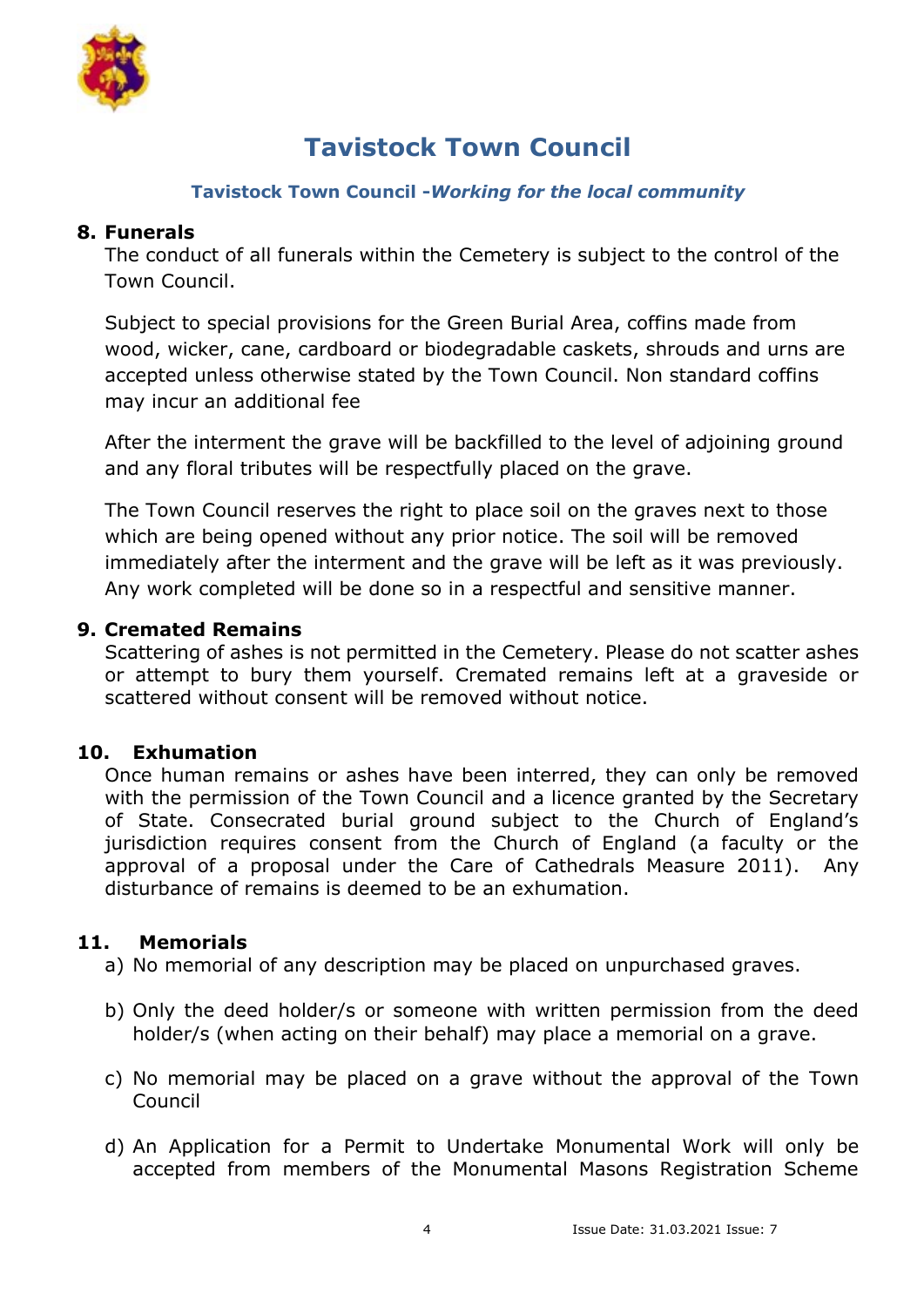

### **Tavistock Town Council -***Working for the local community*

operated by the Town Council. The appropriate fee shall be submitted with the application form.

- e) Only approved monumental masons are permitted to carry out work in Tavistock Town Council cemeteries.
- f) Memorials may not be placed on burial plots for 12 months from the date of interment. This is to allow the earth to settle and prevent possible damage to memorials. The cremated remains section is exempt from the 12-month waiting period.
- g) Temporary memorials may be placed on graves until a permanent memorial is placed or for a maximum of 12 months from the date of interment. There is no fee required. Permission to place a temporary memorial must be given by the Town Council.
- h) Any unauthorised memorials placed on graves shall be removed in accordance with Article 14 of the Local Authorities Cemetery Order (LACO), 1977.
- i) All new memorials must have the corresponding grave space number and the name of the monumental mason placed conspicuously on the reverse of the memorial.
- j) Kerbstones or border stones are not permitted in the new section of the Cemetery.
- k) When digging graves in certain areas of the Cemetery we may need to respectfully move memorials and flowers from surrounding graves, without notice, to make room for equipment. We will replace memorials in their correct position as soon as possible after the burial.

There is a Book of Remembrance located in the Cemetery Waiting Room for those wishing to record a memorial. The Town Council operates a Memorial Bench scheme to commemorate loved ones (with the agreement of the landowner). If you would like further information please contact the Town Council or visit the [Town Council Website.](https://www.tavistock.gov.uk/council-services/works-department/benches)

#### **12. Maintenance**

It is the responsibility of the grave owner to maintain the grave and memorial. Should it become dilapidated or unkempt through neglect, the Town Council will take appropriate action in accordance with Article 16 (2) of Local Authorities Cemetery Order (LACO), 1977. This could mean the removal of the memorial.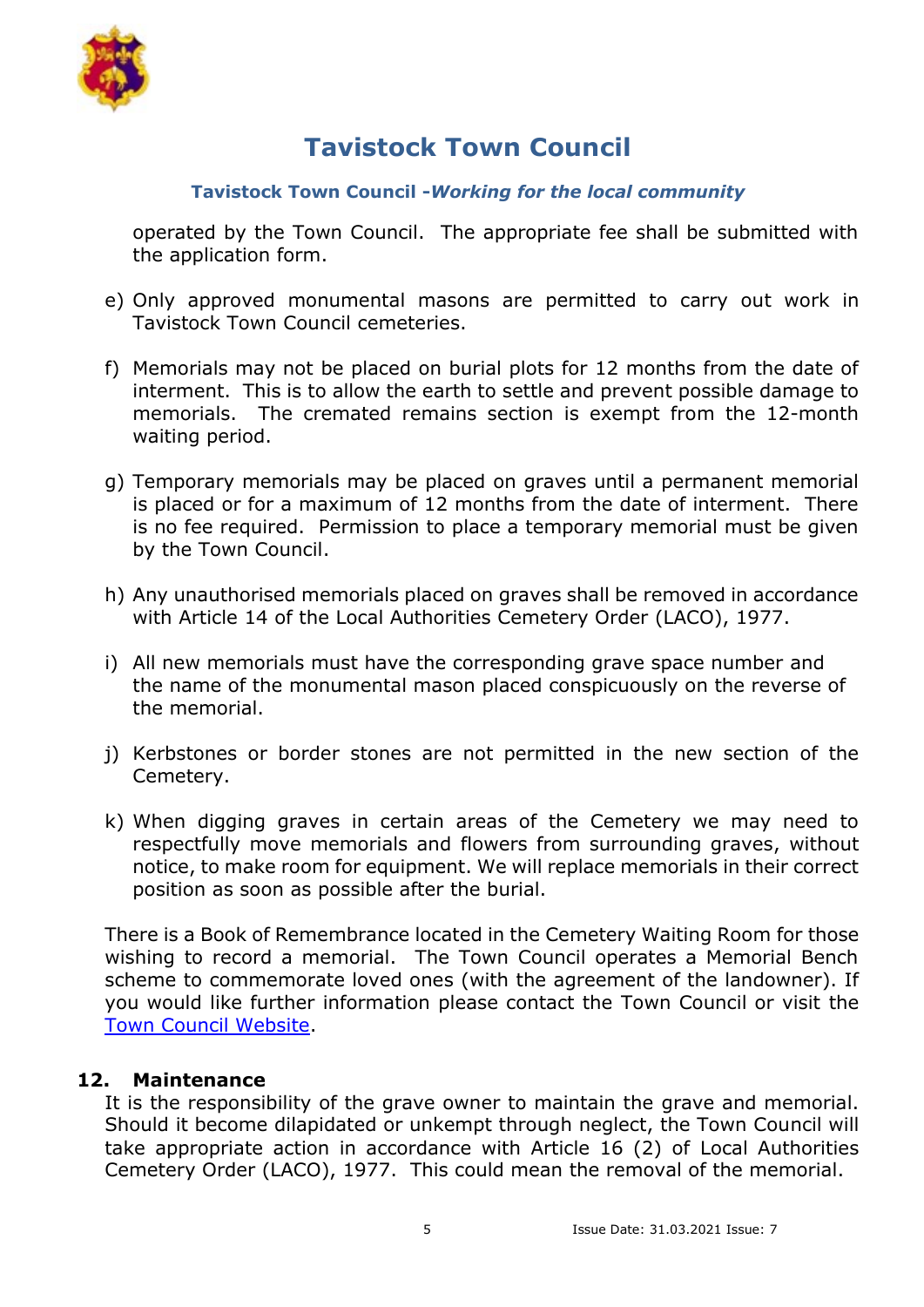

#### **Tavistock Town Council -***Working for the local community*

#### **13. Records**

The location of individual graves is recorded on the Cemetery plans, and in the Register of Burials in accordance with the Registration of Burials Act 1864, Births and Deaths Registration Act 1926 and 1953, Registration of Births and Deaths Regulations 1987. The records are available to view by appointment.

### **14. General Regulations**

- a) All visitors to the Cemetery must give due consideration and respect to other ceremonies and services that may be taking place at the time of their visit.
- b) Grave owners must keep the Cemetery advised of any change of address in writing, such notice to be signed by the registered owner.
- c) No visitor shall enter or leave the Cemetery other than by the main gate in Plymouth Road. No private access from adjourning properties, areas or roads is permitted. Entry is not permitted outside opening hours, except by permission of the Town Council.
- d) The entrance to the cemetery shall be kept clear at all times to allow the entry and exit of emergency vehicles, funerals, contractors and visitors.
- e) All vehicles entering the cemetery must adhere to the one-way system. Parking, stopping or turning on grassed areas is strictly prohibited.
- f) Vehicle speed is restricted to 5mph.
- g) For their own safety children under the age of 12 are not permitted to visit the Cemetery unless accompanied by a responsible adult. Children must be supervised at all times.
- h) Bicycles, skate boards or similar equipment may not be ridden in the Cemetery.
- i) Visitors shall not sit, stand or climb on any memorial, gate, fence, wall or building in the Cemetery. Visitors should stay well clear of any monuments marked with fluorescent tape as they may be unstable.
- j) Dogs are only permitted with permission from the Town Council.
- k) The dressing of graves is not permitted. This includes scarves, ribbons, toys, ornaments, tinsel etc. Any such items found on a grave will be removed and disposed of by Town Council staff.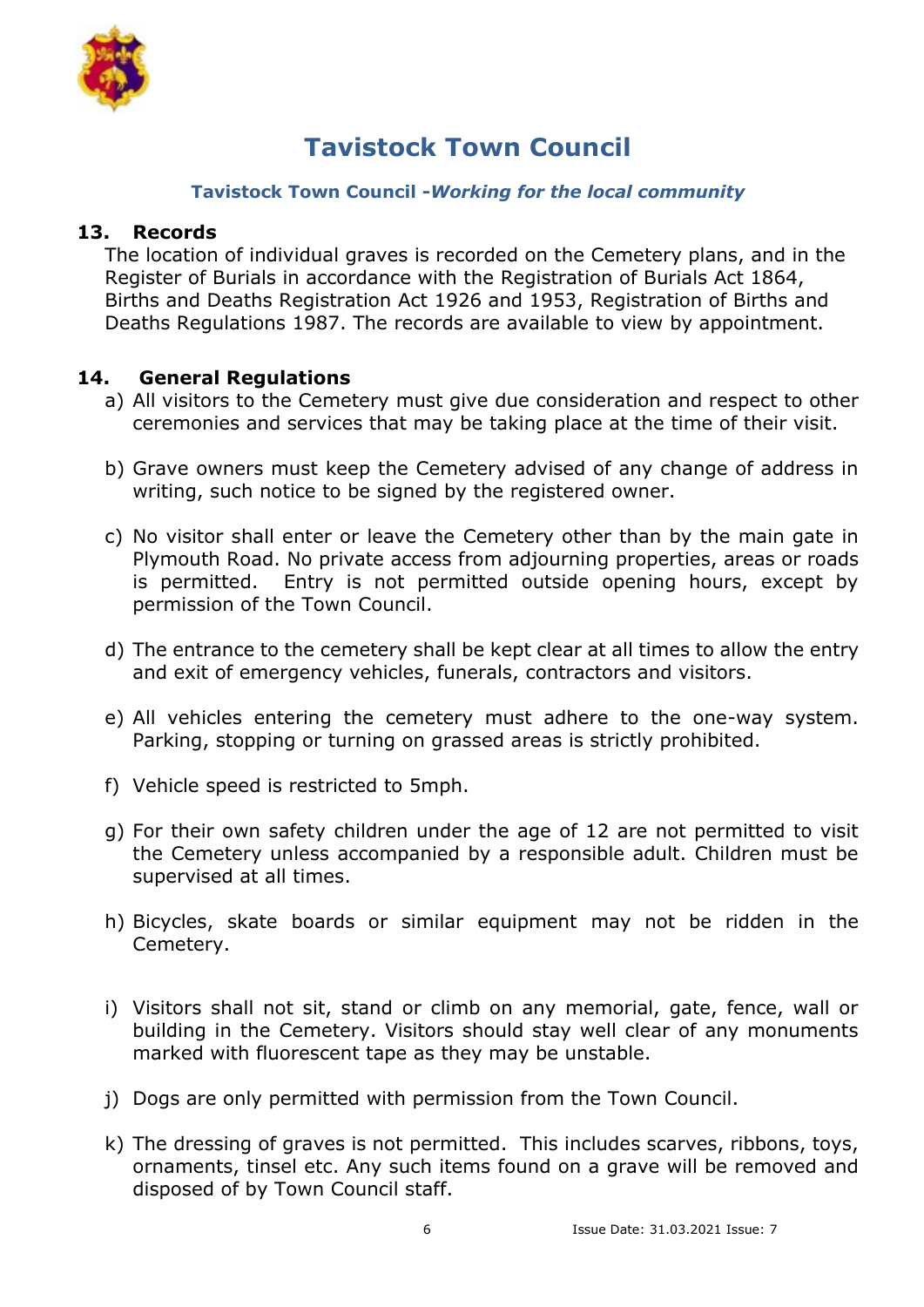

#### **Tavistock Town Council -***Working for the local community*

- l) No Astro-turf, vase, planter or pot plant may be placed on a memorial, without the permission of the Town Council, or which interferes with the maintenance and upkeep of the Cemetery.
- m) Glass containers are not permitted because they pose a risk of injury to staff and visitors when accidentally damaged or broken. Any such items found will be removed and disposed of by Town Council staff without notice.
- n) The planting of seeds, bulbs, plants and shrubs around memorials or on graves not surrounded by a kerb is not permitted. Any such items shall be removed by Town Council staff and disposed of or re-planted in designated planting areas.
- o) Tavistock Town Council reserves the right to remove flowers placed on graves as part of routine care and maintenance. When funeral flowers and wreaths become unsightly graves, they will be removed for disposal. To avoid undue distress, bereaved family members who wish to retain wreaths or the attached memorial cards are advised to remove these during the third week after the burial service.
- p) All Christmas wreaths will be removed by Town Council staff for disposal during the last week of January. Bereaved family members who wish to retain wreaths or the attached memorial cards are advised to remove these prior to the above date to avoid any undue distress.
- q) All other floral tributes should be maintained by those visiting graves.
- r) Photography is allowed for personal use only. However, whether for personal use or otherwise, permission must be obtained in advance from the Town Council.
- s) The Council shall not be liable for personal property brought into the Cemetery or for any damage or loss of memorials or memorabilia.
- t) No alcohol is to be consumed within the Cemetery grounds, without prior written consent from the Town Council.
- u) Visitors shall not interfere with Town Council employees working in the Cemetery, nor employ them to execute any private work whatsoever. Employees are not permitted to accept gratuities.
- v) Those visiting or carrying out work in the Cemetery are required to follow these Rules and Regulations and any instruction given by Town Council staff.